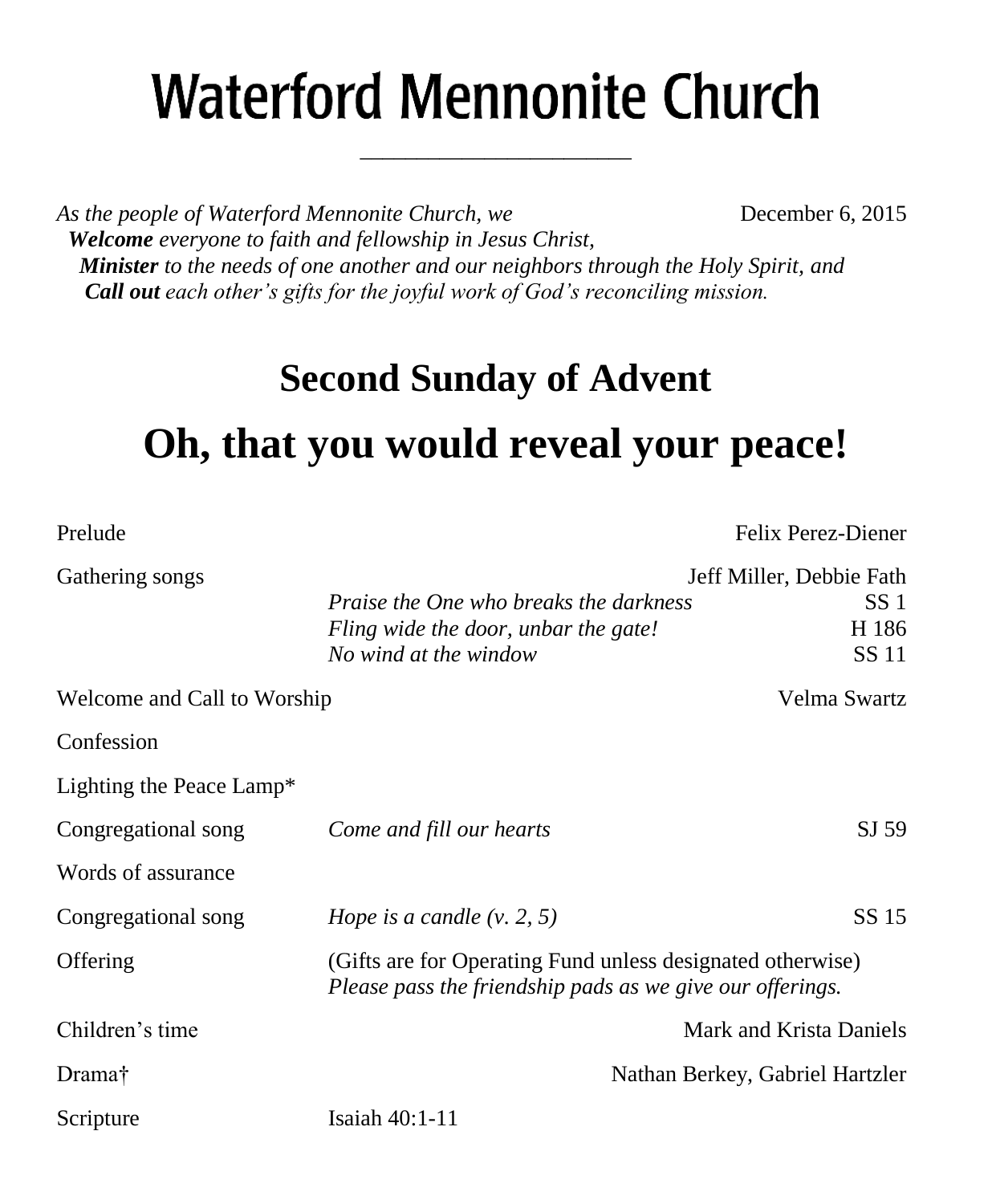| <b>Sermon</b>         | "Shepherded into Peace"       |                                           | Cindy Voth   |
|-----------------------|-------------------------------|-------------------------------------------|--------------|
| Song of response      | Comfort, comfort, O my people |                                           | H 176        |
| God's work among us   |                               | MCC Learning tour to Guatemala, Joy Yoder |              |
| Congregational prayer |                               |                                           | Neil Amstutz |
| <b>Benediction</b>    |                               |                                           |              |
| Sending song          | Peace before us               |                                           | SS 16        |

† In last Sunday's drama, as Mike's parents began their Christmas decorating, they relived the pain of Mike leaving home last Christmas and taking the manger scene's baby Jesus with him.

H = *Hymnal: A Worship Book*; SJ = *Sing the Journey; SS = Sing the Story*

\*We light the peace lamp every Sunday to lament all unnecessary and violent loss of life around the world.

**Living Stream Worship: Both services are live streamed at** [www.waterfordchurch.org](http://www.waterfordchurch.org/)

#### **Welcome, Guests**

Large print copies of the bulletin and the hymnal and hearing aid systems are available from the ushers. Sermon boards for children are available at the back door; please pick one up as you enter. You are encouraged to bring infants through age two children to the nursery. Pick up the newsletter, *Buzz,* from the welcome kiosk in the foyer.

#### **Welcome Team**

| Greeter/Hosts      | Murray & Helen Bowman; Darrell & Karen Sommers                                                        |
|--------------------|-------------------------------------------------------------------------------------------------------|
| Ushers             | Ken Otto, Ken Houtz $(1st)$                                                                           |
|                    | Joanna Yoder, Byron Yoder, Glenn Reinford (2 <sup>nd</sup> )                                          |
| <b>Nursery</b>     | Lorene & Sophie Miller ( $1st$ ); Alan & Lyz Zimmerman (nurture); Vicki Weirich<br>(2 <sup>nd</sup> ) |
| <b>Audiovisual</b> | Len Emery, Karen Sommers, Felix Perez-Diener                                                          |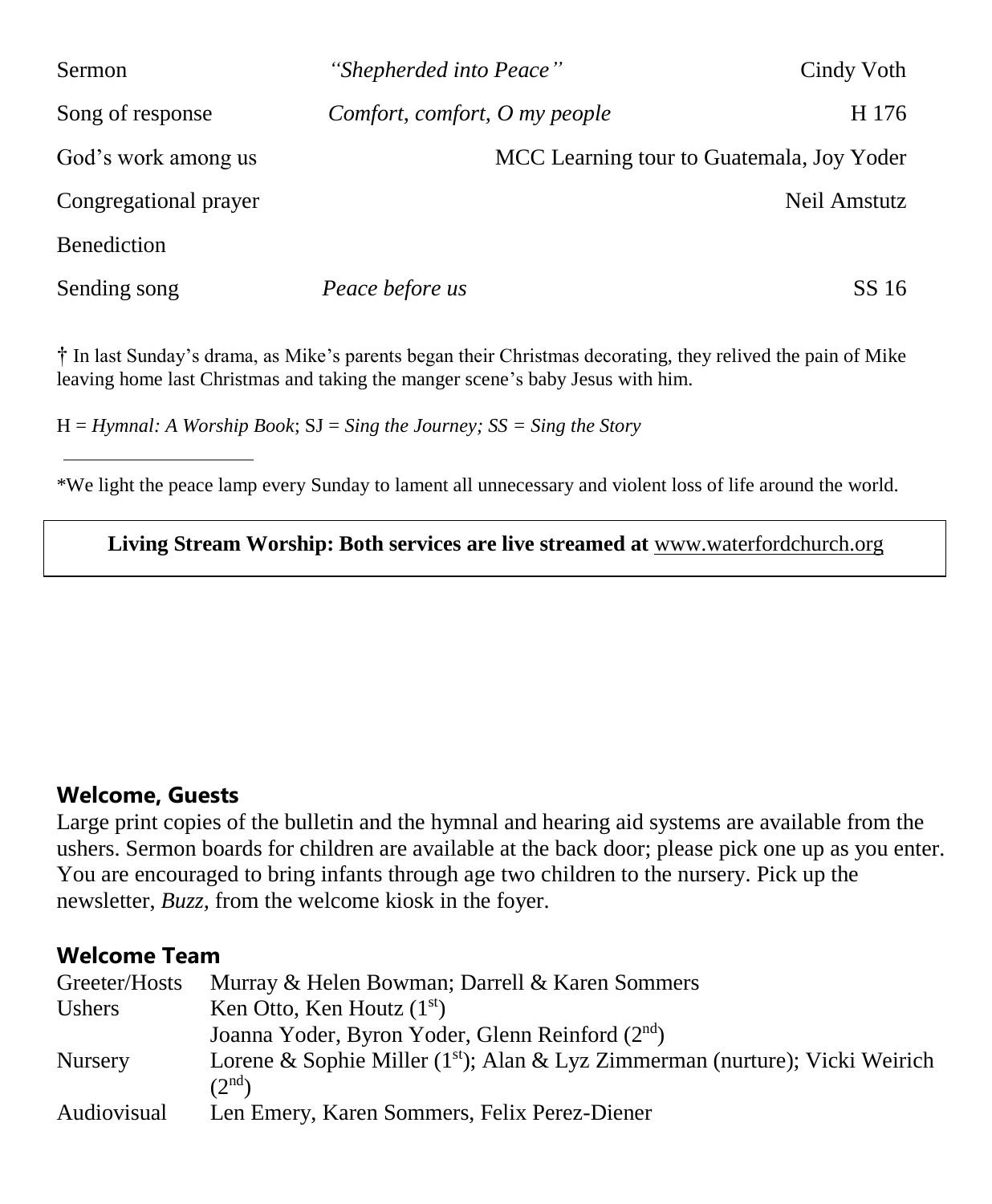#### **Prayers for Brothers and Sisters**

*For all,* that we might fully enter the season of Advent, expectantly waiting with sustained hope for the coming of Christ, the celebration of the mystery of the incarnation.

Eleventh grade students *– Nathan Berkey, Carly Gingerich, Simon Hurst, Jackson King, Byeong Min Lim, Khalid Miller, Lane Miller, Sophie Miller, Ariana Perez-Diener, Sierra Ross Richer, Daniel Robles Perez, Alex Yoder –* and their Sunday School teacher *Kay Miller.* 

Join *Mennonite Mission Network* in thanking God for the safety of *five international workers based in Paris, France*, during the November bombings. Pray for wisdom as *French Mennonites* and others discern how to respond to these tragedies and to the violence that occurs in other countries on a daily basis.

*Shirley Leinbach* recovering from hip replacement surgery.

*Dave Selman* recovering from ankle surgery.

*Jerrell, Jane, Sierra, Naomi, Teresa, Jordan Ross Richer* and the *Ecuador Ministry Support Team* as the Ross Richer family prepares to return to Ecuador in January as part of their Two-Way Mission with Mennonite Mission Network.

*Caregivers at Waterford* who are providing ongoing care for their spouse or parent dealing with health concerns.

*All those shut out by walls* constructed out of fear, and *those living in fear of deportation*.

*Students, teachers, and administrators* involved in Christmas musical programs.

*College students* taking thei final exams this week.

*Emery and Mary Holsopple* as they adjust to sharing Room 628 at Greencroft Healthcare. They would welcome guests.

#### **Today**

| $8:00/10:45$ a.m. Worship |                                                         |
|---------------------------|---------------------------------------------------------|
| $9:15$ a.m.               | Coffee and fellowship                                   |
| $9:30$ a.m.               | Nurture hour—classes for all ages                       |
|                           | 9:15/10:30 a.m. Blood pressure checks in Velma's office |
| $5:00$ p.m.               | Ecuador Intercessory Prayers/Room 22                    |